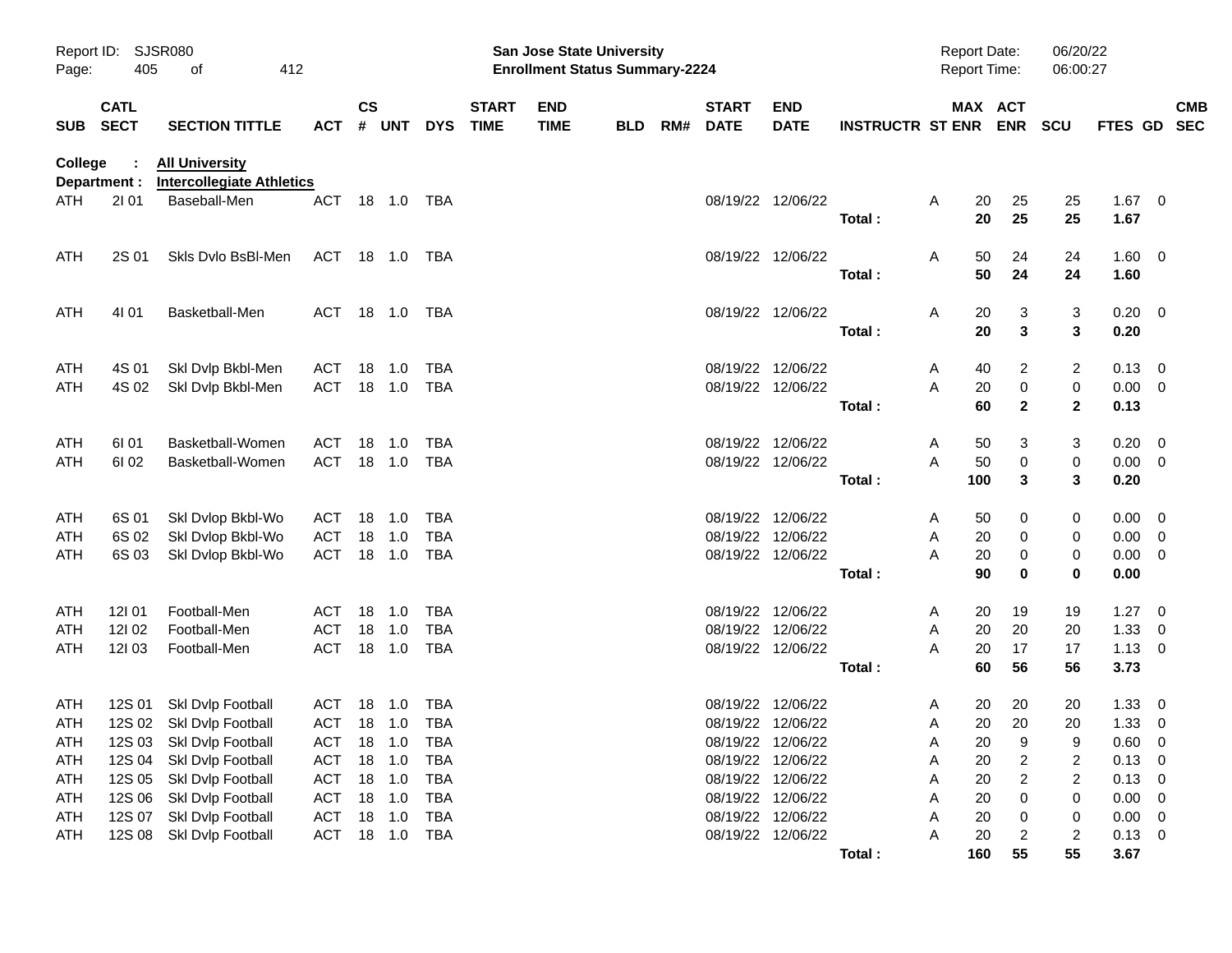|                   | Report ID: SJSR080<br>406<br>412<br>Page:<br>of |                                                      |                                  |               |                  |                          |                             | <b>San Jose State University</b><br><b>Enrollment Status Summary-2224</b> |            |     | <b>Report Date:</b><br><b>Report Time:</b> |                                        | 06/20/22<br>06:00:27        |                          |                                                   |                                |                                       |                           |
|-------------------|-------------------------------------------------|------------------------------------------------------|----------------------------------|---------------|------------------|--------------------------|-----------------------------|---------------------------------------------------------------------------|------------|-----|--------------------------------------------|----------------------------------------|-----------------------------|--------------------------|---------------------------------------------------|--------------------------------|---------------------------------------|---------------------------|
| <b>SUB</b>        | <b>CATL</b><br><b>SECT</b>                      | <b>SECTION TITTLE</b>                                | <b>ACT</b>                       | $\mathsf{cs}$ | # UNT            | <b>DYS</b>               | <b>START</b><br><b>TIME</b> | <b>END</b><br><b>TIME</b>                                                 | <b>BLD</b> | RM# | <b>START</b><br><b>DATE</b>                | <b>END</b><br><b>DATE</b>              | <b>INSTRUCTR ST ENR ENR</b> |                          | MAX ACT                                           | <b>SCU</b>                     |                                       | <b>CMB</b><br>FTES GD SEC |
| ATH               | 14101                                           | Golf-Men                                             | ACT                              |               | 18 1.0           | TBA                      |                             |                                                                           |            |     |                                            | 08/19/22 12/06/22                      | Total:                      | Α<br>25<br>25            | 3<br>$\mathbf{3}$                                 | 3<br>3                         | $0.20 \ 0$<br>0.20                    |                           |
| ATH<br>ATH        |                                                 | 14S 01 Skl Dvlp Golf-Men<br>14S 02 Skl Dvlp Golf-Men | ACT<br>ACT                       |               | 19 1.0<br>19 1.0 | TBA<br>TBA               |                             |                                                                           |            |     |                                            | 08/19/22 12/06/22<br>08/19/22 12/06/22 | Total:                      | 25<br>A<br>20<br>A<br>45 | $\mathbf{1}$<br>$\pmb{0}$<br>$\blacktriangleleft$ | 1<br>0<br>$\mathbf 1$          | $0.07 \quad 0$<br>$0.00 \t 0$<br>0.07 |                           |
| ATH               | 16I 01                                          | Golf-Women                                           | ACT 19 1.0 TBA                   |               |                  |                          |                             |                                                                           |            |     |                                            | 08/19/22 12/06/22                      | Total:                      | A<br>25<br>25            | $\overline{1}$<br>$\mathbf{1}$                    | $\mathbf{1}$<br>$\mathbf 1$    | $0.07 \ 0$<br>0.07                    |                           |
| ATH               |                                                 | 16S 01 SkI Dvlp Golf-Wo                              | ACT 19 1.0 TBA                   |               |                  |                          |                             |                                                                           |            |     |                                            | 08/19/22 12/06/22                      | Total:                      | A<br>25<br>25            | $\overline{1}$<br>$\mathbf{1}$                    | 1<br>$\mathbf 1$               | $0.07 \ 0$<br>0.07                    |                           |
| ATH               | 20I 01                                          | Gymnastics-Women ACT 19 1.0 TBA                      |                                  |               |                  |                          |                             |                                                                           |            |     |                                            | 08/19/22 12/06/22                      | Total:                      | Α<br>50<br>50            | 5<br>$5\phantom{.0}$                              | 5<br>5                         | $0.33 \ 0$<br>0.33                    |                           |
| <b>ATH</b><br>ATH |                                                 | 20S 01 Skls Dvlp Gym-Wo<br>20S 02 Skls Dvlp Gym-Wo   | ACT<br>ACT 19 1.0                |               | 19 1.0           | <b>TBA</b><br><b>TBA</b> |                             |                                                                           |            |     |                                            | 08/19/22 12/06/22<br>08/19/22 12/06/22 | Total:                      | A<br>40<br>A<br>20<br>60 | 2<br>$\pmb{0}$<br>$\mathbf{2}$                    | 2<br>$\pmb{0}$<br>$\mathbf{2}$ | $0.13 \ 0$<br>$0.00 \t 0$<br>0.13     |                           |
| ATH               | 26I 01                                          | Tennis-Women                                         | ACT 19 1.0 TBA                   |               |                  |                          |                             |                                                                           |            |     |                                            | 08/19/22 12/06/22                      | Total:                      | Α<br>40<br>40            | 3<br>$\mathbf{3}$                                 | 3<br>3                         | $0.20 \ 0$<br>0.20                    |                           |
| ATH               |                                                 | 26S 01 Skl Dvlp Ten-Wo                               | ACT 19 1.0 TBA                   |               |                  |                          |                             |                                                                           |            |     |                                            | 08/19/22 12/06/22                      | Total:                      | Α<br>40<br>40            | $\mathbf 1$<br>$\blacktriangleleft$               | 1<br>$\mathbf 1$               | $0.07 \quad 0$<br>0.07                |                           |
| <b>ATH</b><br>ATH | 30101<br>30102                                  | Soccer-Men<br>Soccer-Men                             | <b>ACT</b><br><b>ACT</b>         |               | 19 1.0<br>19 1.0 | <b>TBA</b><br><b>TBA</b> |                             |                                                                           |            |     |                                            | 08/19/22 12/06/22<br>08/19/22 12/06/22 | Total:                      | A<br>50<br>A<br>20<br>70 | 10<br>$\mathbf 0$<br>10                           | 10<br>0<br>10                  | $0.67$ 0<br>$0.00 \t 0$<br>0.67       |                           |
| <b>ATH</b><br>ATH |                                                 | 30S 01 Skls Dvlp Soccer<br>30S 02 Skls Dvlp Soccer   | ACT 19 1.0<br>ACT 19 1.0 TBA     |               |                  | TBA                      |                             |                                                                           |            |     |                                            | 08/19/22 12/06/22<br>08/19/22 12/06/22 | Total:                      | A<br>A                   | 50<br>6<br>20<br>0<br>70<br>6                     | 6<br>$\mathbf{0}$<br>6         | $0.40 \quad 0$<br>$0.00 \t 0$<br>0.40 |                           |
| ATH               |                                                 | 32I 01 Softball-Women                                | ACT 18 1.0 TBA                   |               |                  |                          |                             |                                                                           |            |     |                                            | 08/19/22 12/06/22                      | Total:                      | A                        | 50<br>11<br>50<br>11                              | 11<br>11                       | $0.73 \ 0$<br>0.73                    |                           |
| ATH<br>ATH        |                                                 | 32S 01 SkI Dvlp Sftbl Wo<br>32S 02 Skl Dvlp Sftbl Wo | ACT 18 1.0 TBA<br>ACT 18 1.0 TBA |               |                  |                          |                             |                                                                           |            |     |                                            | 08/19/22 12/06/22<br>08/19/22 12/06/22 |                             | A<br>Α                   | 50<br>6<br>$\overline{2}$<br>20                   | 6<br>$\overline{2}$            | $0.40 \ 0$<br>$0.13 \ 0$              |                           |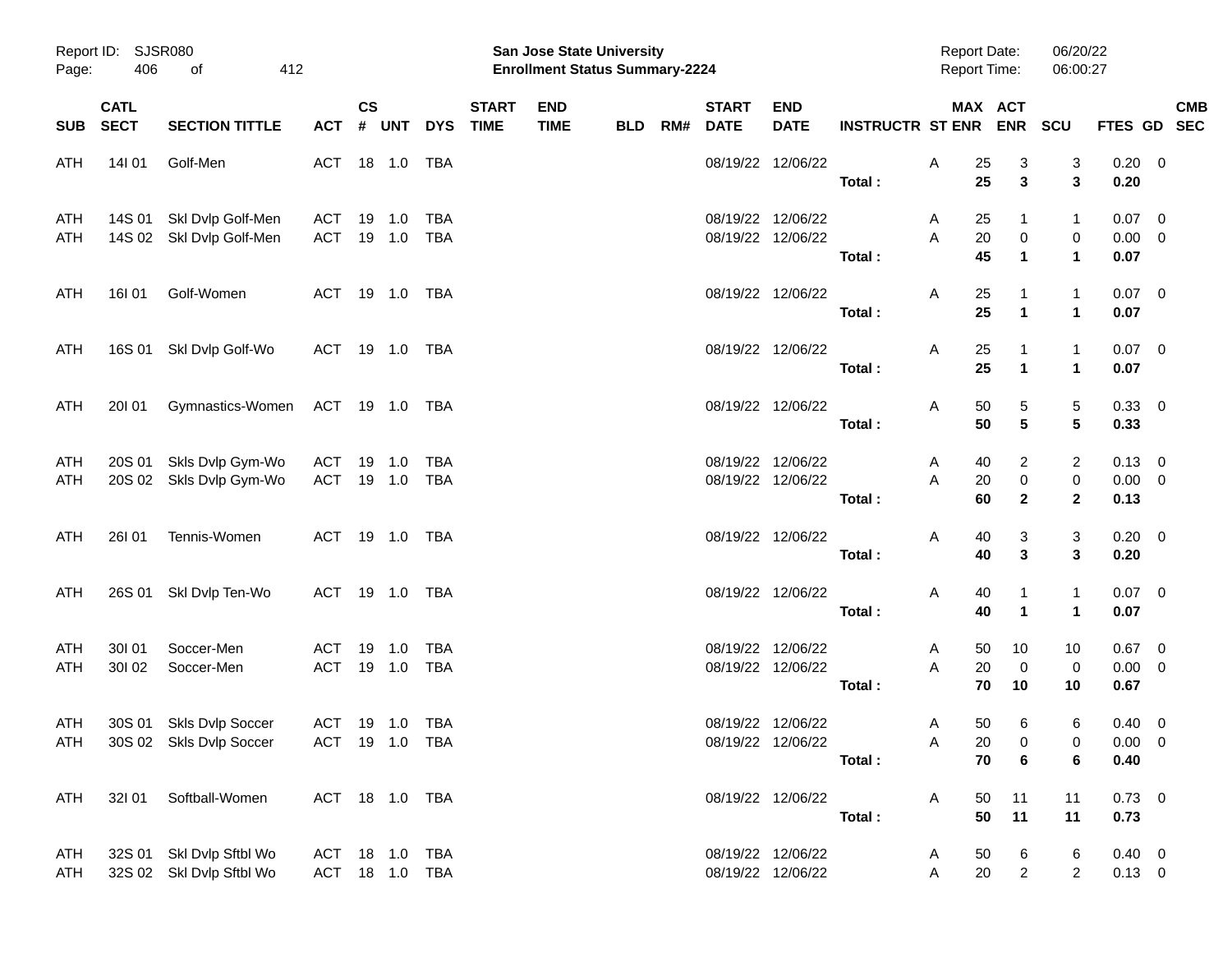| Page:      | Report ID: SJSR080<br>407<br>412<br>οf |                                                 |                              |                    |            |            |                             | San Jose State University<br><b>Enrollment Status Summary-2224</b> |            |     | <b>Report Date:</b><br><b>Report Time:</b> |                                        | 06/20/22<br>06:00:27        |                              |                                         |                                           |                                 |                           |
|------------|----------------------------------------|-------------------------------------------------|------------------------------|--------------------|------------|------------|-----------------------------|--------------------------------------------------------------------|------------|-----|--------------------------------------------|----------------------------------------|-----------------------------|------------------------------|-----------------------------------------|-------------------------------------------|---------------------------------|---------------------------|
| <b>SUB</b> | <b>CATL</b><br><b>SECT</b>             | <b>SECTION TITTLE</b>                           | <b>ACT</b>                   | $\mathsf{cs}$<br># | <b>UNT</b> | <b>DYS</b> | <b>START</b><br><b>TIME</b> | <b>END</b><br><b>TIME</b>                                          | <b>BLD</b> | RM# | <b>START</b><br><b>DATE</b>                | <b>END</b><br><b>DATE</b>              | <b>INSTRUCTR ST ENR ENR</b> |                              | MAX ACT                                 | SCU                                       |                                 | <b>CMB</b><br>FTES GD SEC |
|            |                                        |                                                 |                              |                    |            |            |                             |                                                                    |            |     |                                            |                                        | Total:                      | 70                           | 8                                       | 8                                         | 0.53                            |                           |
| ATH        | 34101                                  | Swimming-Women                                  | ACT 19 1.0 TBA               |                    |            |            |                             |                                                                    |            |     |                                            | 08/19/22 12/06/22                      | Total:                      | Α<br>50<br>50                | 0<br>$\bf{0}$                           | 0<br>0                                    | $0.00 \t 0$<br>0.00             |                           |
| ATH        |                                        | 34S 01 SkI Dvlp Swim-Wo                         | ACT 19 1.0 TBA               |                    |            |            |                             |                                                                    |            |     |                                            | 08/19/22 12/06/22                      | Total:                      | Α<br>50<br>50                | 0<br>$\mathbf 0$                        | 0<br>0                                    | $0.00 \t 0$<br>0.00             |                           |
| ATH        | 36I 01                                 | Volleyball-Women                                | ACT 18 1.0 TBA               |                    |            |            |                             |                                                                    |            |     |                                            | 08/19/22 12/06/22                      | Total:                      | Α<br>50<br>50                | 11<br>11                                | 11<br>11                                  | $0.73 \quad 0$<br>0.73          |                           |
| ATH<br>ATH | 36S 01                                 | Skls Dvlp Vlybl-Wo<br>36S 02 Skls Dvlp Vlybl-Wo | ACT<br>ACT 18 1.0 TBA        | 18 1.0             |            | TBA        |                             |                                                                    |            |     |                                            | 08/19/22 12/06/22<br>08/19/22 12/06/22 | Total:                      | A<br>50<br>20<br>A<br>70     | 10<br>$\mathbf 0$<br>10                 | 10<br>0<br>10                             | $0.67$ 0<br>$0.00 \t 0$<br>0.67 |                           |
| ATH<br>ATH | 421 01<br>42102                        | Cross Country Wmn<br>Cross Country Wmn          | ACT 18 1.0<br>ACT 18 1.0 TBA |                    |            | TBA        |                             |                                                                    |            |     |                                            | 08/19/22 12/06/22<br>08/19/22 12/06/22 | Total:                      | 20<br>A<br>$20\,$<br>A<br>40 | 4<br>0<br>4                             | 4<br>$\pmb{0}$<br>$\overline{\mathbf{4}}$ | 0.27 0<br>$0.00 \t 0$<br>0.27   |                           |
| ATH<br>ATH | 42S 01                                 | Skls Dvlp Crs Ctry<br>42S 02 Skls Dvlp Crs Ctry | ACT<br>ACT 18 1.0 TBA        | 18 1.0             |            | TBA        |                             |                                                                    |            |     |                                            | 08/19/22 12/06/22<br>08/19/22 12/06/22 | Total:                      | 20<br>A<br>A<br>20<br>40     | 4<br>0<br>4                             | 4<br>$\pmb{0}$<br>4                       | $0.27$ 0<br>$0.00 \t 0$<br>0.27 |                           |
| ATH        | 44101                                  | Soccer Women                                    | ACT 18 1.0 TBA               |                    |            |            |                             |                                                                    |            |     |                                            | 08/19/22 12/06/22                      | Total:                      | 40<br>Α<br>40                | 13<br>13                                | 13<br>13                                  | $0.87 \ 0$<br>0.87              |                           |
| ATH        | 44S 01                                 | Skls Dvlp Soccer W                              | ACT 18 1.0 TBA               |                    |            |            |                             |                                                                    |            |     |                                            | 08/19/22 12/06/22                      | Total:                      | Α<br>40<br>40                | 8<br>8                                  | 8<br>8                                    | 0.53 0<br>0.53                  |                           |
| ATH        | 46I 01                                 | Water Polo Women                                | ACT 18 1.0 TBA               |                    |            |            |                             |                                                                    |            |     |                                            | 08/19/22 12/06/22                      | Total:                      | 40<br>A<br>40                | 4<br>$\overline{\mathbf{4}}$            | 4<br>4                                    | 0.27 0<br>0.27                  |                           |
|            |                                        | ATH 46S 01 Skls Dvlp Wtr Plo                    | ACT 18 1.0 TBA               |                    |            |            |                             |                                                                    |            |     |                                            | 08/19/22 12/06/22                      | Total:                      | A<br>40<br>40                | 3<br>$\mathbf{3}$                       | 3<br>$\mathbf{3}$                         | $0.20 \ 0$<br>0.20              |                           |
| ATH        |                                        | 48101 Cross Country Men ACT 18 1.0 TBA          |                              |                    |            |            |                             |                                                                    |            |     |                                            | 08/19/22 12/06/22                      | Total:                      | 20<br>A<br>20                | $\mathbf{1}$<br>$\overline{\mathbf{1}}$ | $\mathbf{1}$<br>$\mathbf{1}$              | $0.07$ 0<br>0.07                |                           |
| ATH        |                                        | 48S 01 Skls Dvlp Crs Ctry                       | ACT 18 1.0 TBA               |                    |            |            |                             |                                                                    |            |     |                                            | 08/19/22 12/06/22                      |                             | 20<br>A                      | $\mathbf{3}$                            | 3                                         | $0.20 \ 0$                      |                           |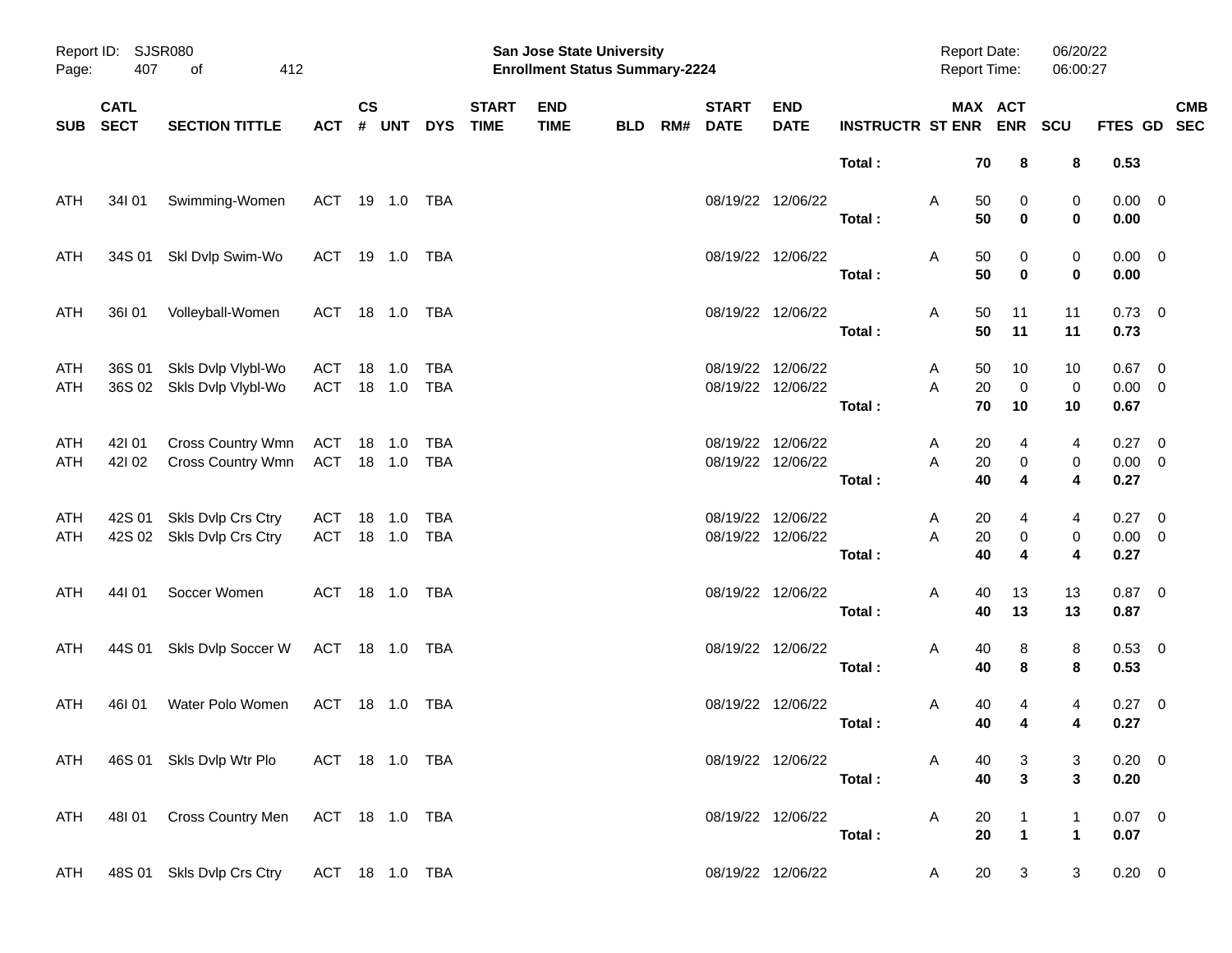| Report ID:<br>Page: |                            | SJSR080<br>408 | оf                               | 412        |                       |            |                             | <b>San Jose State University</b><br><b>Enrollment Status Summary-2224</b> |            |     |                             |                           |                                                     | <b>Report Date:</b><br>Report Time: |                      | 06/20/22<br>06:00:27 |                |                          |
|---------------------|----------------------------|----------------|----------------------------------|------------|-----------------------|------------|-----------------------------|---------------------------------------------------------------------------|------------|-----|-----------------------------|---------------------------|-----------------------------------------------------|-------------------------------------|----------------------|----------------------|----------------|--------------------------|
| <b>SUB</b>          | <b>CATL</b><br><b>SECT</b> |                | <b>SECTION TITTLE</b>            | <b>ACT</b> | CS<br><b>UNT</b><br># | <b>DYS</b> | <b>START</b><br><b>TIME</b> | <b>END</b><br><b>TIME</b>                                                 | <b>BLD</b> | RM# | <b>START</b><br><b>DATE</b> | <b>END</b><br><b>DATE</b> | <b>INSTRUCTR ST ENR</b>                             | MAX ACT                             | <b>ENR</b>           | <b>SCU</b>           | FTES GD        | <b>CMB</b><br><b>SEC</b> |
|                     |                            |                |                                  |            |                       |            |                             |                                                                           |            |     |                             |                           | Total:                                              | 20                                  | 3                    | 3                    | 0.20           |                          |
|                     | Department :               |                | <b>Intercollegiate Athletics</b> |            |                       |            |                             |                                                                           |            |     |                             |                           | <b>Department Total:</b><br><b>Lower Division:</b>  | 1630<br>1630                        | 281<br>281           | 281<br>281           | 18.73<br>18.73 |                          |
|                     |                            |                |                                  |            |                       |            |                             |                                                                           |            |     |                             |                           | <b>Upper Division:</b><br><b>Graduate Division:</b> | 0<br>0                              | $\bf{0}$<br>$\bf{0}$ | $\bf{0}$<br>$\bf{0}$ | 0.00<br>0.00   |                          |